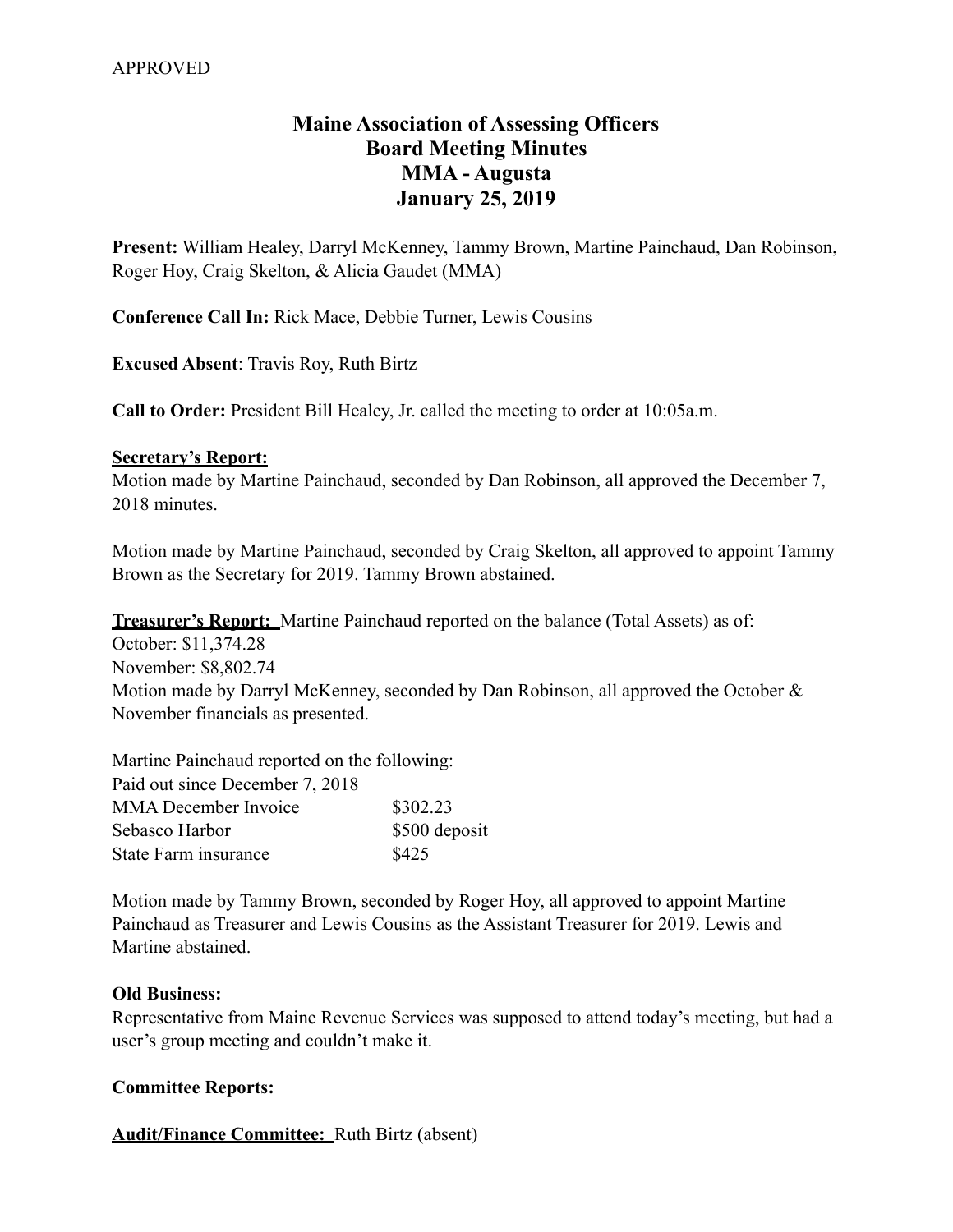No report.

### **2019 Appointment of Audit/Finance Committee Chair:**

Motion made by Tammy Brown, seconded by Martine Painchaud, all approved to appoint Ruth Birtz as Chair of the Audit/Finance Committee and Darryl McKenney as Co-chair.

### **Award & Scholarship Committee:** Rick Mace

No report

## **2019 Appointment of Awards & Scholarship Committee Chair:**

Motion made by Darryl McKenney, seconded by Tammy Brown, all approved to appoint Rick Mace as Chair of the Awards and Scholarship Committee.

### **Calendar/Advertisers Committee:** Lewis Cousins

Lewis Cousins reported on the following: Collected money from all that have re-upped so far this year. Invites others to help solicit additional advertisers. Haven't lost any advertisers this year.

## **2019 Appointment of Calendar/Advertisers Committee Chair:**

Motion made by Tammy Brown, seconded by Craig Skelton, all approved to appoint Lewis Cousins as Chair of the Calendar/Advertisers Committee and Rick Mace as co-chair.

## **Conference Committee:** Tammy Brown

Tammy Brown reported on the following for the 2019 conference: Deposit has been sent for 2019 conference. Agenda flyer is already out to members. Have already discovered a conflict with another assessing group training.

## **2019 Appointment of Conference Committee Chair:**

Motion made by Dan Robinson, seconded by Craig Skelton, all approved to appoint Tammy Brown as Chair of the Conference Committee and Debbie Turner and Darryl McKenney as Cochairs.

### **Education Committee:** Bill Healey

Bill Healey, Jr. informed the Board of the following:

### **Northern Maine Spring Workshop – Set for April 20th to be held at Northern Maine Development Commission in Caribou:** Lewis Cousins reported on the following:

- $\triangleright$  Lewis Cousins indicated he has his agenda completed. He has confirmed speakers, etc.
- $\blacktriangleright$  Hopes for at least 20 attendees.

## **BAR Workshop – Set for May 15th at 4:00 p.m. at MMA in Augusta with live interactive video conferencing being held at Northern Maine Development Commission in Caribou:**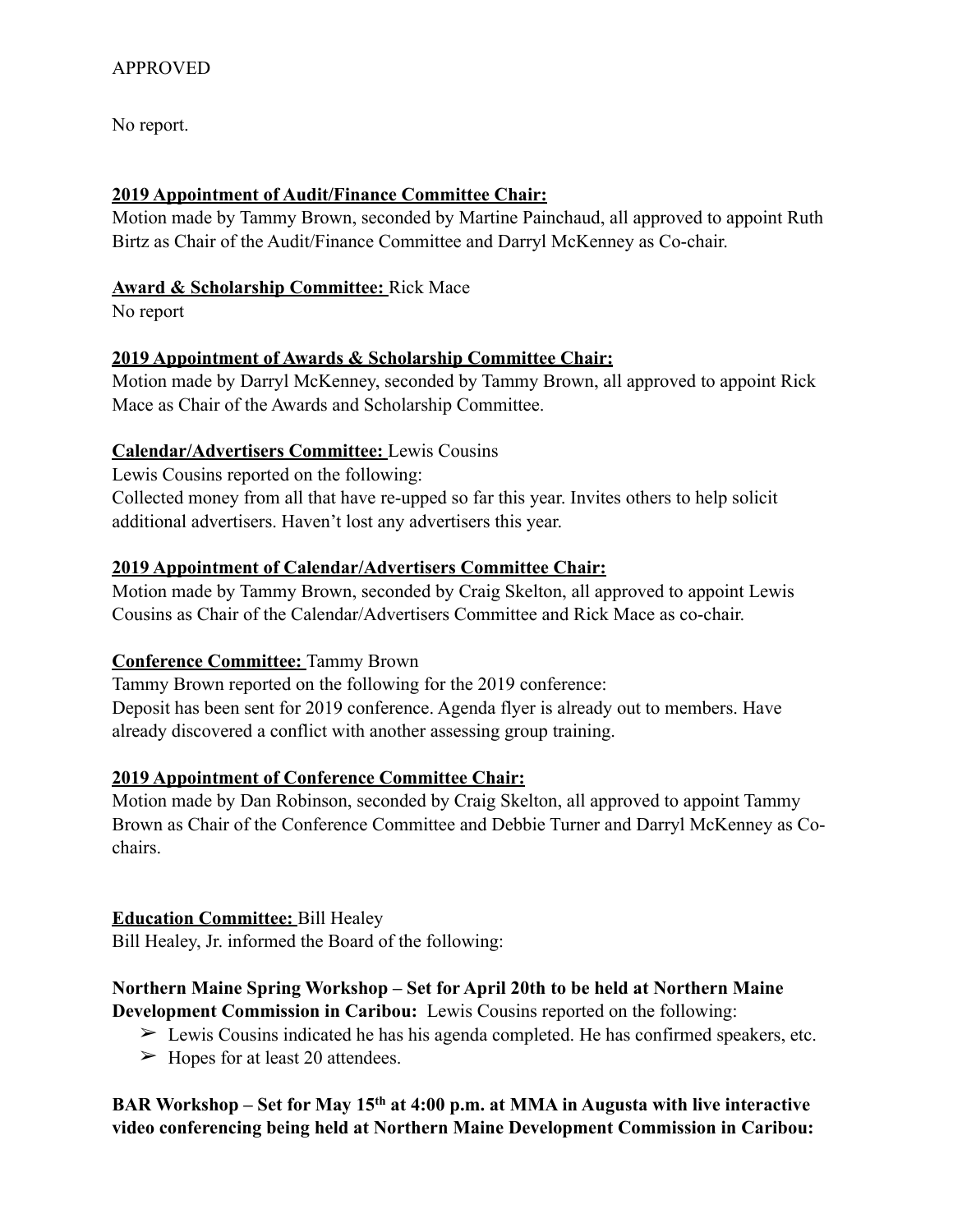➢ Darryl McKenney will attend as representative from MAAO at the Augusta location and Lewis Cousins will be the representative in Caribou.

### **Fall Conference:**

 $\triangleright$  Fall conference agenda is final. Bill provided overview of sessions; he is hoping Lisa Hobart's Personal Property presentation will help to draw in more registrations. The Board discussed the early registration fee and cutoff date for that when full registration would apply.

### **MMA Convention:**

 $\triangleright$  Need to start working on Convention program with MCIAAO. Darryl will be the contact for MAAO with the MCIAAO Board. The Board brainstormed some possibilities.

### **2019 Appointment of Education Chair:**

Motion made by Tammy Brown, seconded by Craig Skelton, all approved to appoint Bill Healey, Jr. as Chair of Education Committee and Dan Robinson and Travis Roy as Co-chairs.

### **Ethics Committee:** Travis Roy (absent)

Travis was absent. Craig indicated there was nothing to report.

### **2019 Appointment of Ethics Committee Chair:**

Motion made by Darryl McKenney, seconded by Martine Painchaud, all approved to appoint Travis Roy to be the Chair of the Ethics Committee & By-laws Committee Chair, and Craig Skelton as the Co-Chair.

### **Executive Board**

Ruth Birtz was absent so there was nothing to report.

### **2019 Appointment to Executive Board Chair:**

Motion made by Tammy Brown, seconded by Dan Robinson, all approved to appoint Ruth Birtz as Chair of the Executive Board.

## **Historian Committee:** Darryl McKenney

No report.

## **2019 Appointment of Historian Chair:**

Motion made by Craig Skelton, seconded by Dan Robinson, all approved to appoint Darryl McKenney as the Historian for MAAO

### **Legislative Committee:** Darryl McKenney

Darryl McKenney reported on the following Legislative Bills: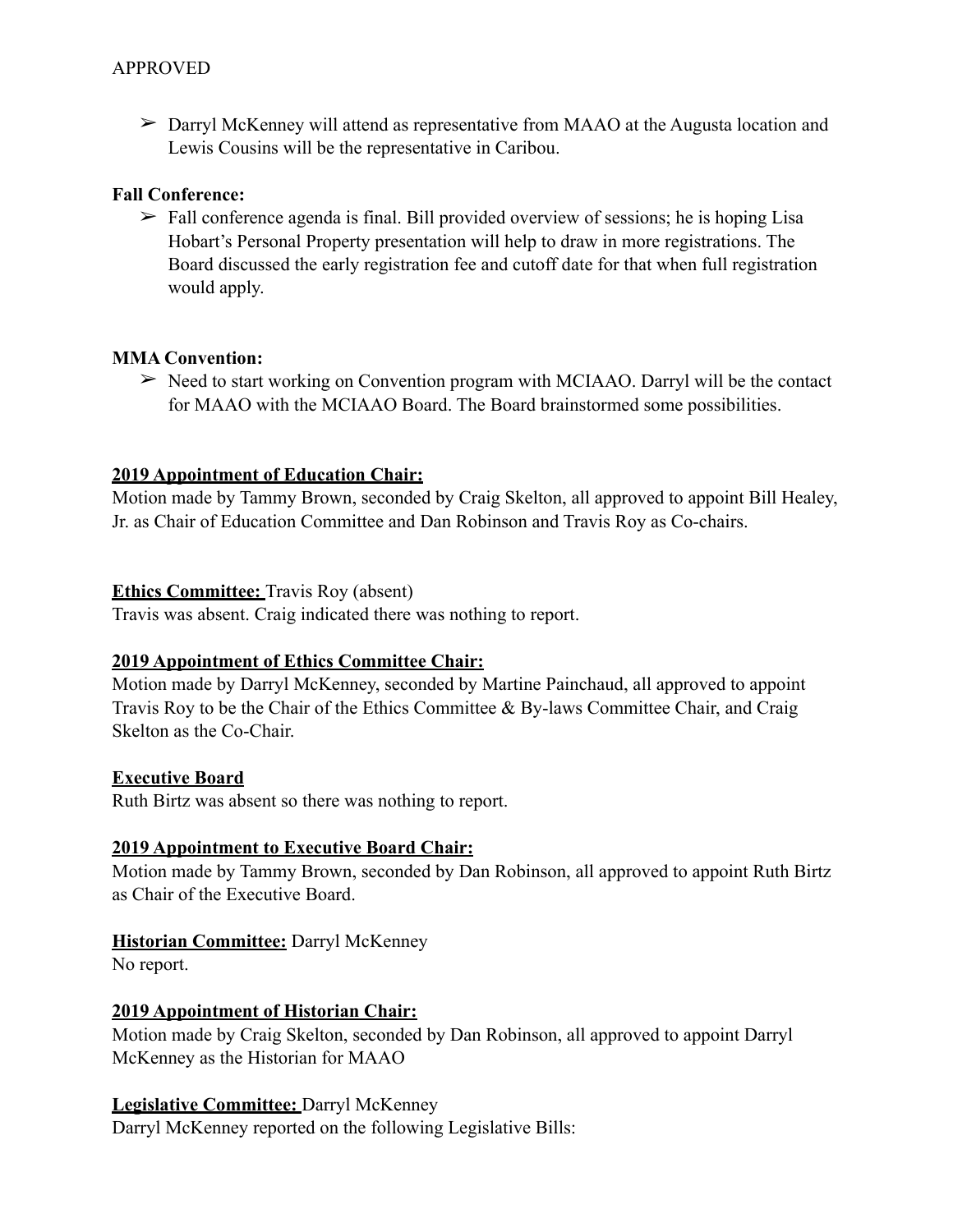## APPROVED

Veterans, Homestead, as well as other issues.

#### **2019 Appointment of Legislative Committee Chair:**

Motion made by Lewis Cousins, seconded by Dan Robinson, all approved to appoint Darryl McKenney to be the Chair of the Legislative Committee and Ruth Birtz as the Co-chair.

#### **Membership Committee:** Roger Hoy

Roger Hoy reported on the following that there are 196 paid members as of January 2019.

#### **2019 Appointment of Membership Committee Chair:**

Motion made by Martine Painchaud, seconded by Darryl McKenney, all approved to appoint Roger Hoy as the Chair of the Membership Committee.

### **Newsletter Committee:** Tammy Brown

Tammy Brown reported that the next issue will be going out in a few weeks and she could use some help with articles for that issue. There was some discussion about a member only area on our website where we could list helpful hints and forms. We could include in the newsletter some articles describing some of the forms and provide a link to access them. Tammy mentions she is always looking to add some new components to the newsletter. She asked the board members to contact her if they had any ideas or suggestions.

### **2019 Appointment of Newsletter Committee Chair:**

Motion made by Craig Skelton, seconded by Martine Painchaud, all approved to appoint Tammy Brown to be the Chair of the Newsletter Committee and Ruth Birtz as the Co-chair.

### **Technology Committee:** Dan Robinson

Discussion in New Business

### **2019 Appointment of Technology Chair:**

Motion made by Martine Painchaud, seconded by Roger Hoy, all approved to appoint Dan Robinson as the Chair of the Technology Committee. Motion made by Dan Robinson, seconded by Martine Painchaud, all approved to appoint Travis Roy as Co-Chair of the Technology Committee.

### **Creation of new committee: Distance Learning**

Motion made by Dan Robinson to nominate Travis Roy as chair of Distance Learning Committee, seconded by Craig Skelton. Motion made by Tammy Brown to nominate Dan Robinson and Lewis Cousins as co-chairs, seconded by Darryl McKenney. All approved both motions.